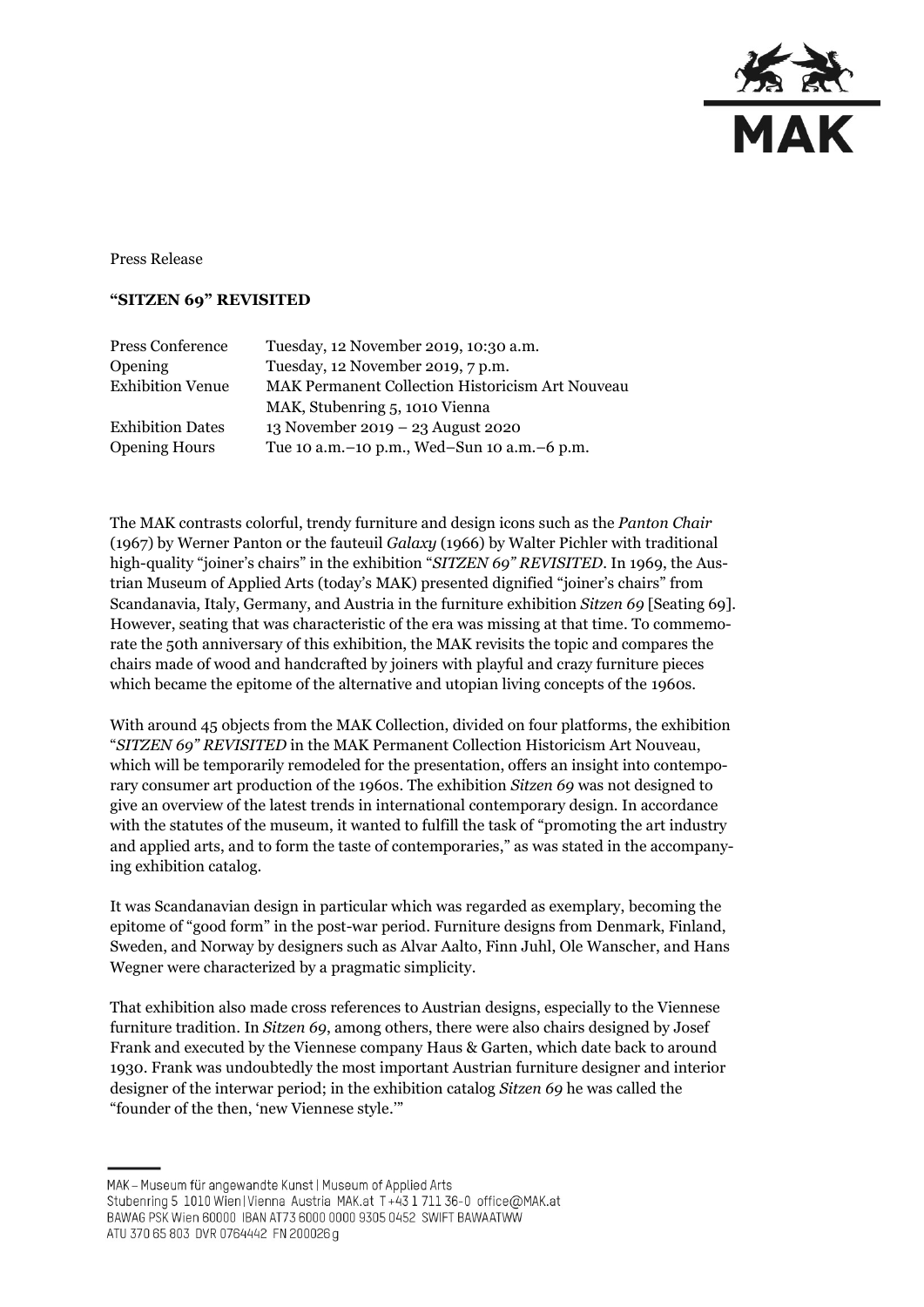

*Sitzen 69* was meant to be understood as a plea to connect the tradition of the outstanding Viennese furniture designs of the first half of the century with the internationally recognized model of the Scandinavian countries. At the same time, the claim was programmatically formulated not to bow to the dictates of fashion and the style of the time.

In the 1960s, under the influence of Pop Art and the era of space travel, innovative design emerged in the furniture sector, including many designs that are now regarded as "design classics," such as the *Sacco* by Italian designers Piero Gatti, Cesare Paolini, and Franco Teodoro or the seat entitled *Tongue* by the French designer Pierre Paulin. With iconic, internationally known examples, the exhibition "*SITZEN 69" REVISITED* expands the view of seating intended in *Sitzen 69*.

Press photos are available for download at MAK.at/en/press.